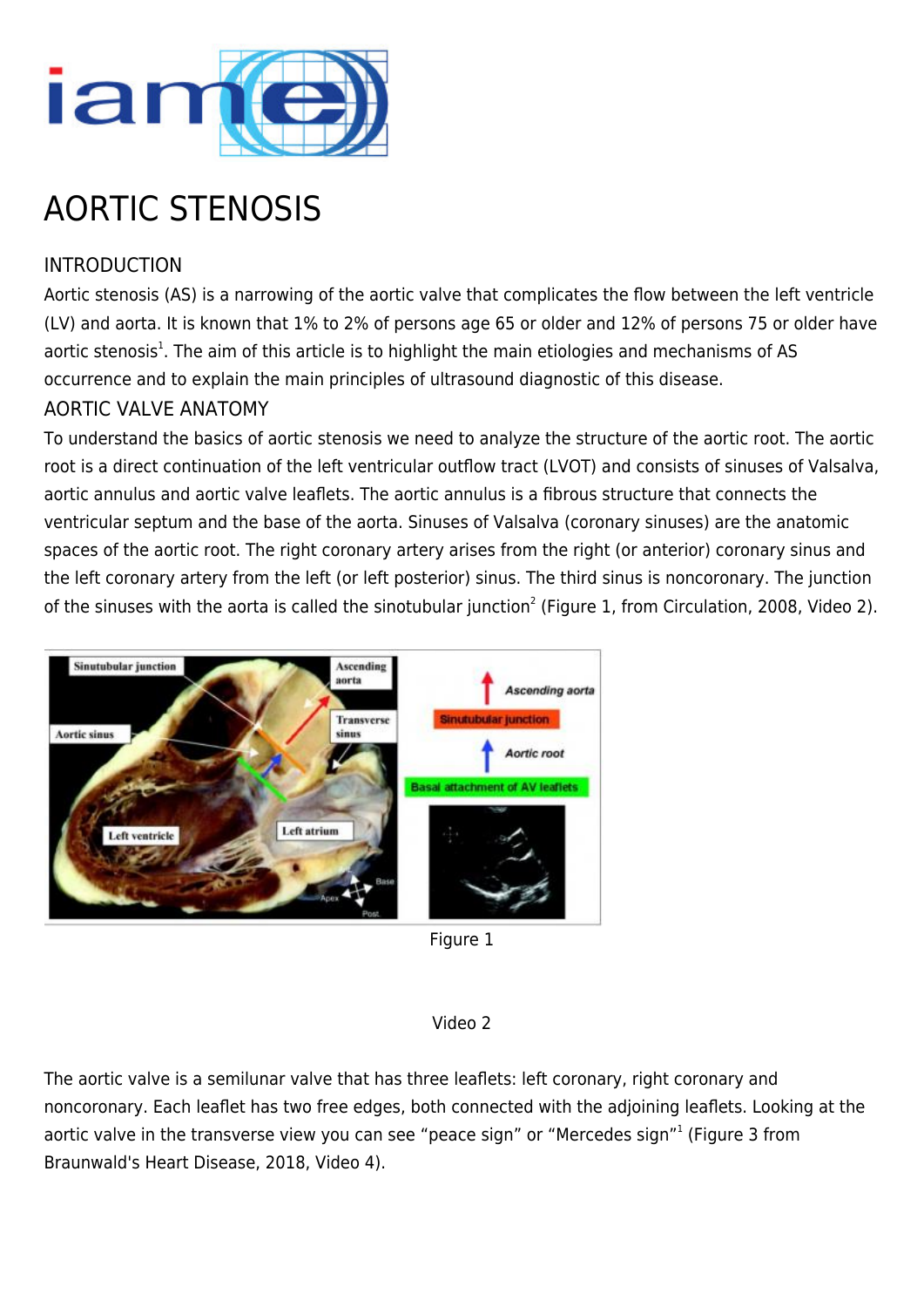

Figure 3

#### Video 4

Between the noncoronary and left coronary leaflets of the aortic valve and anterior leaflet of the mitral valve there is a fibrous sheet that is called aortomitral curtain.

## ETIOLOGY OF AORTIC STENOSIS<sup>3</sup>

(Figure 5, From ASE Guidelines, 2017)

1. Rheumatic heart disease

Rheumatic heart disease is a cause of aortic valve stenosis, predominantly in developing countries. It results in thickening of the valve leaflets with fusion at the commissures and sometimes calcification. Rheumatic aortic valve stenosis is often associated with aortic valve regurgitation<sup>4</sup>. Rheumatic heart disease predominantly affects the mitral valve and should be evaluated in every case of rheumatic aortic valve disease.

#### 2. Congenital aortic valve disease

Congenital aortic valve disease includes unicuspid, bicuspid, quadricuspid aortic valve. These anomalies are often associated with other congenital heart defects such as coarctation of aorta, ductus arteriosus, ventricular septal defect etc. that are often diagnosed at childhood.

 In adulthood we are dealing predominantly with bicuspid aortic valve that can cause either regurgitation or stenosis of the aortic valve (or both). The prevalence of bicuspid valve is about 2% in population. In the vast majority of patients with bicuspid valve the ascending aorta is enlarged. The clinical symptoms in such patients usually develop with aging $5$ .

3. Calcification of the aortic valve

Calcification (degeneration) of the aortic valve is the leading cause of aortic valve stenosis especially in the elderly. The valve leaflets become stiff and immobile due to fibrosis and calcification. It results in valve area decrease and aortic stenosis development $^6$ .

4. Infective endocarditis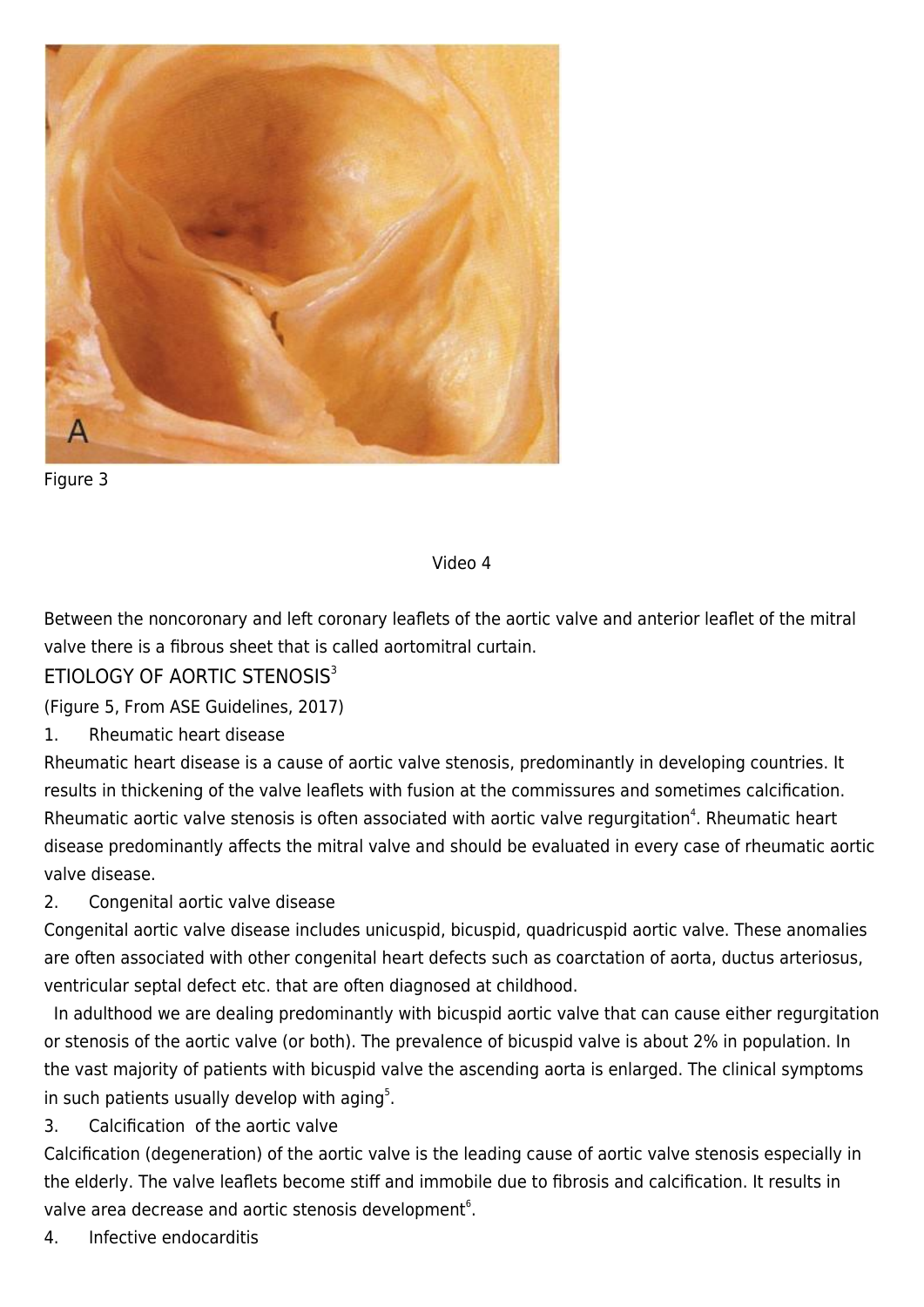Infective endocarditis with vegetation formation at the aortic valve leaflets leads predominantly to aortic valve regurgitation. In rare situations aortic valve stenosis can occur due to large vegetation sizes. In a case of aortic valve endocarditis there is high probability of mitral valve involvement<sup>7</sup>.

5. Amyloidosis

Amyloidosis can lead to heart infiltration by different types of amyloid. It turns out that in patients with amyloidosis aortic valve stenosis occurs in 4-16% of cases. It is more pronounced in TTR (transthyretin) type of amyloidosis. The evaluation of amyloidosis in patients with severe aortic valve stenosis can change the diagnostic and treatment algorithm as the symptoms of heart failure can remain despite aortic valve surgery<sup>8</sup>.

6. Radiation therapy of the chest

Radiation therapy of the chest can lead to progressive valve thickening and calcification that can result in aortic and mitral valves restriction and dysfunction with stenosis and\or regurgitation development<sup>9</sup>.





# MEASUREMENTS AND CALCULATION PRINCIPLES

Echocardiography is the main method of aortic stenosis evaluation. It allows us to measure velocities and calculate volumes and gradients. To obtain these parameters we use the Doppler effect or Doppler principle<sup>10</sup>. The Doppler effect is the change of frequency of sound emitted or reflected by a moving object $^{\rm 11}$ .

For AS evaluation we use three main types of Doppler mode $12,13$ :

- 1. Pulsed wave doppler (PW);
- 2. Continuous wave doppler (CW);

3. Color doppler (CD) or color flow imaging (CFI) or color velocity imaging (CVI) or color mode.

PW and CW help us to evaluate velocity and direction of the flow in some point or along the line of the ultrasound beam. PW and CW images look like graphs with velocity and time on the axes (Figure 6).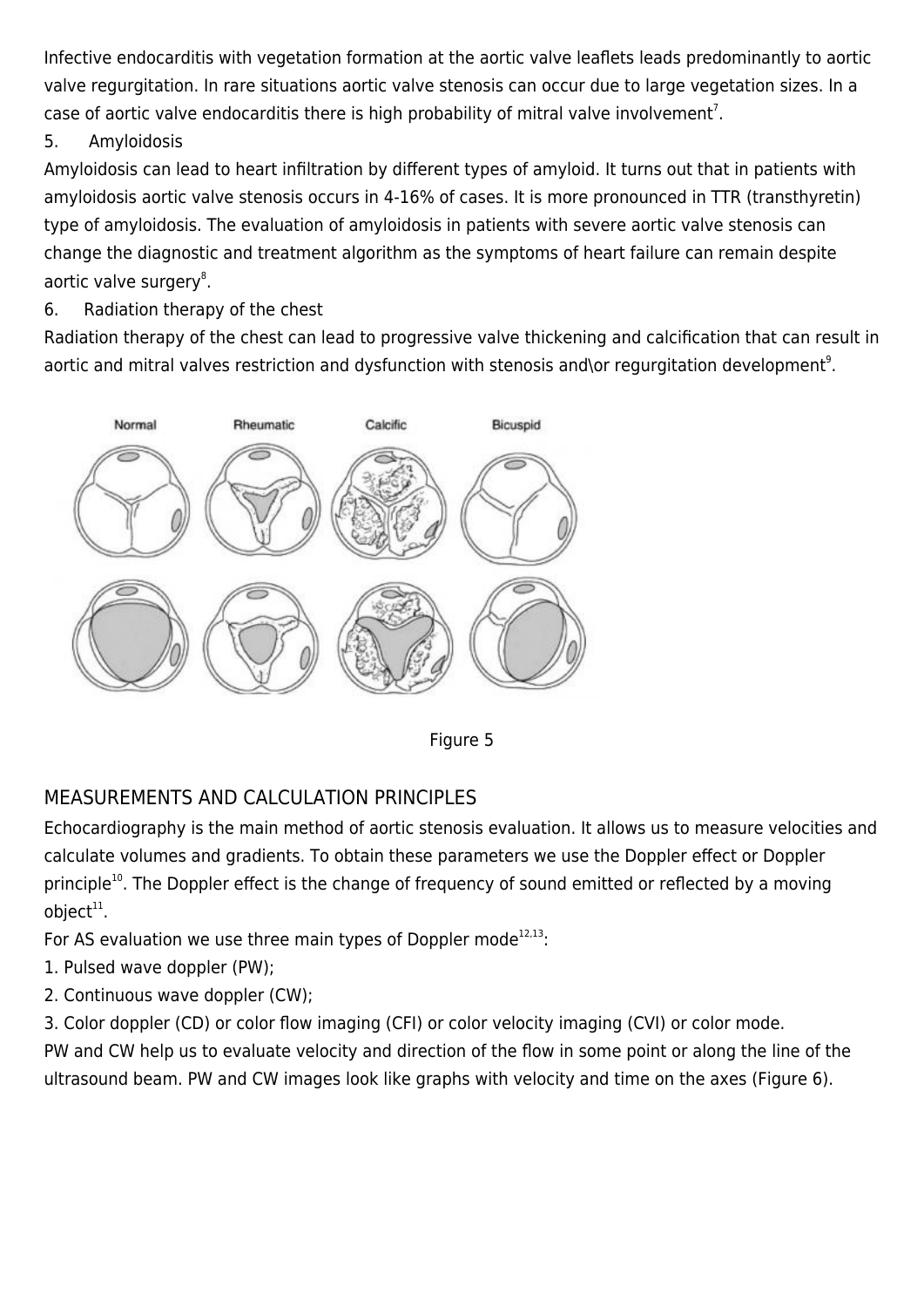

Figure 6

The ultrasound machine registers echo signals and shows as waveforms on a graph with waveforms above the baseline indicating flow towards the probe, and waveform below the baseline representing flow away from the probe (Figure 7).



Figure 7

In cases of AS we use PW to obtain LVOT flow and calculate the stroke volume. PW is based on the work of a single piezoelectric element that sends the ultrasound signal to the target, then receives the signal when it is reflected back. Then the process repeats, one signal at a time. PW thereby estimates the velocity of blood flow in a small space, known as a sample volume. As an example, PW estimates flow velocity in LVOT, a few millimeters before the aortic valve (Figure 7). PW is not intended for high-velocity flows  $(> 1.7 - 2.0 \text{ m/s})$ .

CW is used for measurements of the velocity and gradient through the aortic valve. CW is based on constant activity of two piezoelectric elements: one sends the ultrasound signal and the other receives it. CW estimates velocity of blood flow along the ultrasound beam and is intended for measurement of high velocity flows (> 1.7-2.0 m/s). For example, in Figure 8 we can see the flow of aortic stenosis. The main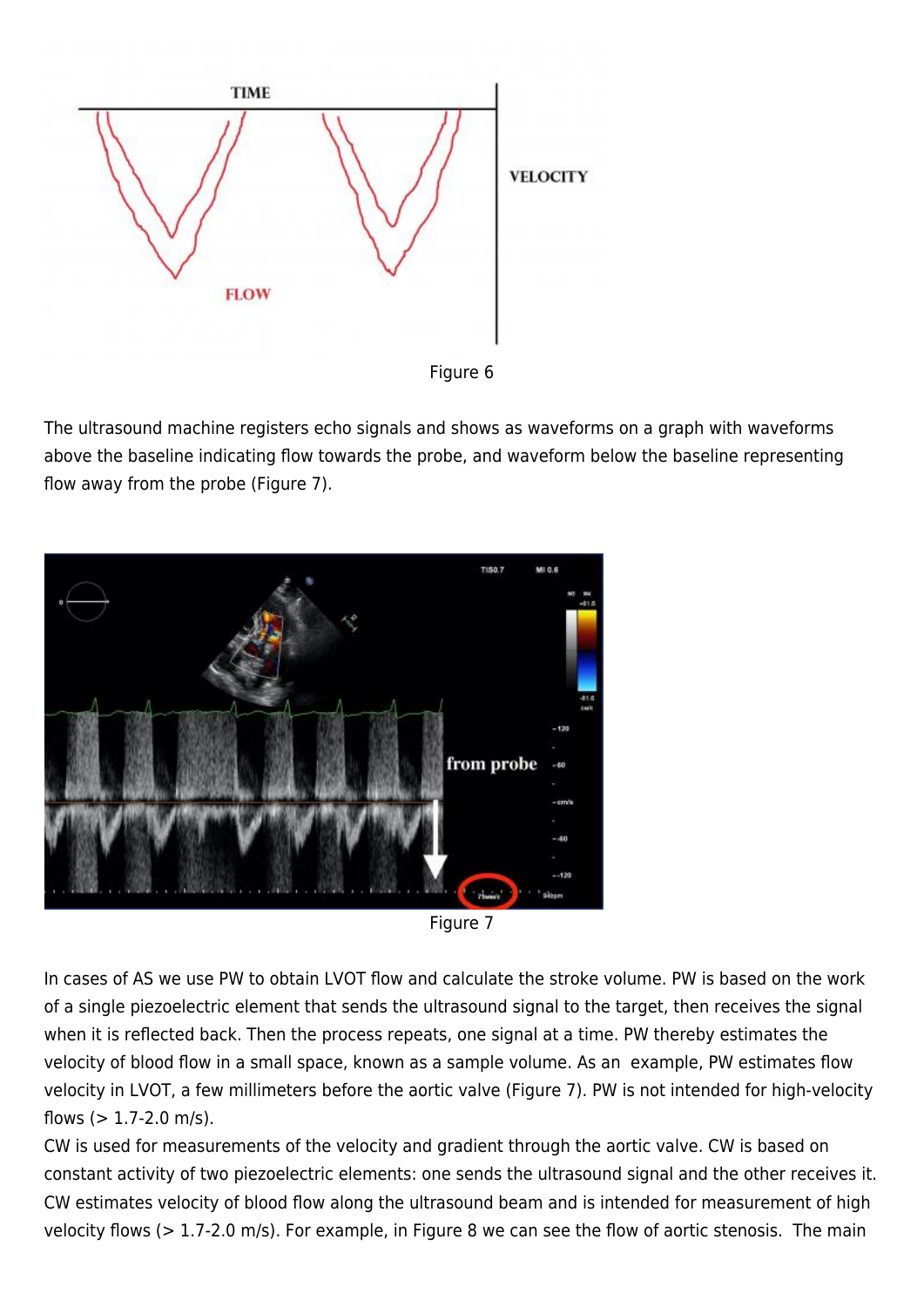aim of blood flow measurements using PW or CW Doppler is the parallel alignment of the ultrasound beam to blood flow.





CD is used for better alignment of PW and CW modes. CD helps us to understand presence or absence of flow by letting us visualize the flow and evaluate its flow direction using color mapping. Instead of graphs CD uses colors for designation of flow directions. CD assigns different colors when blood is moving. Figure 9 illustrates the standard red and blue scale. Red is used to show the flow moving towards the probe (goes to upper part of the picture, figure 10), blue for flow moving away from the probe (goes to lower part of the picture) (Figure 11).

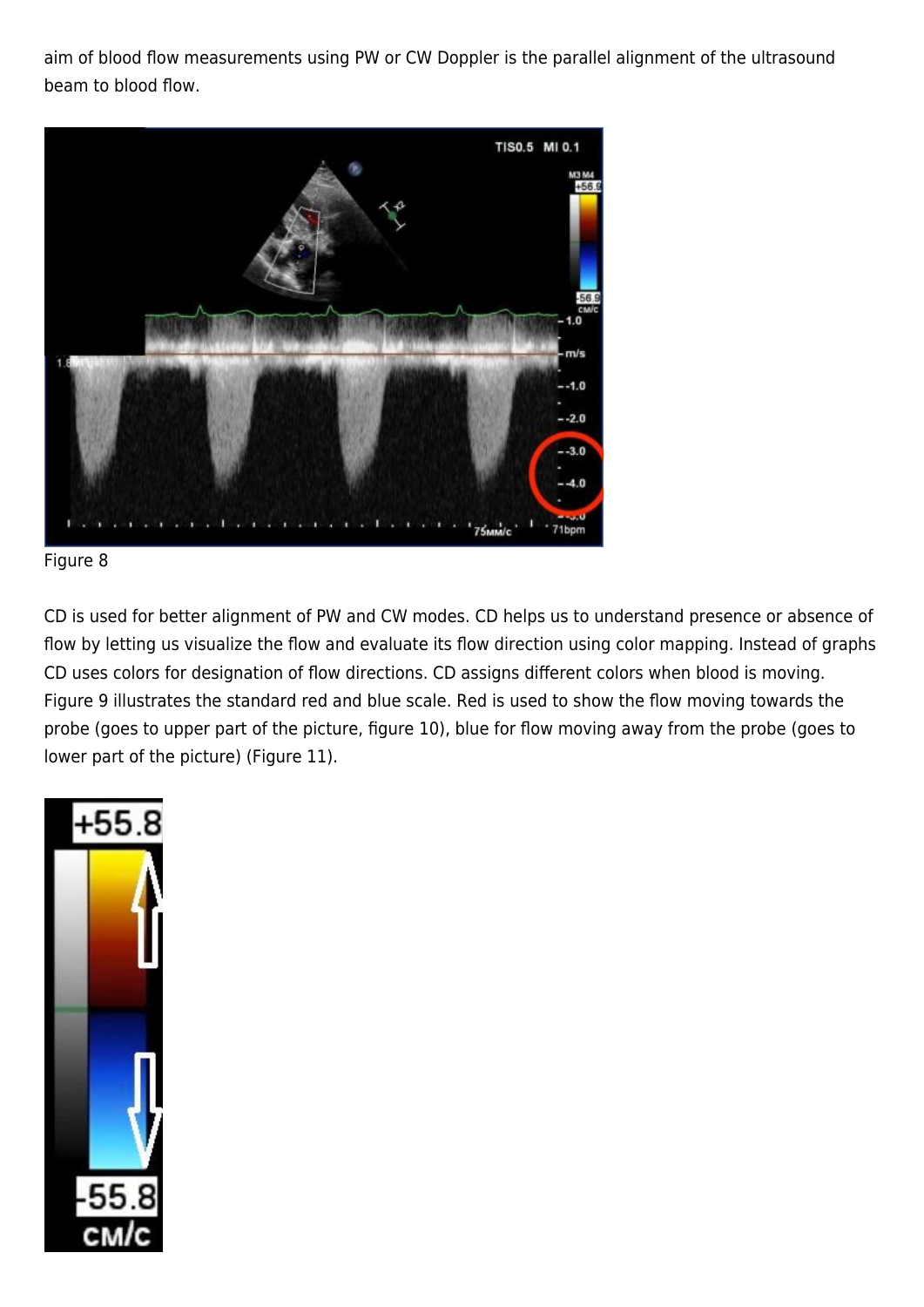Figure 9



Figure 10



Figure 11

Let's look at some examples. To obtain the color view you need to activate the color mode box in the 2D image (Figure 10). You can move this box to receive information in the exact area of interest (for example, at the aortic valve or LV outflow tract) (Video 12). Flow in this box may look like a jet (Figure 13) and it is better delineated if flow is narrow and has a high velocity.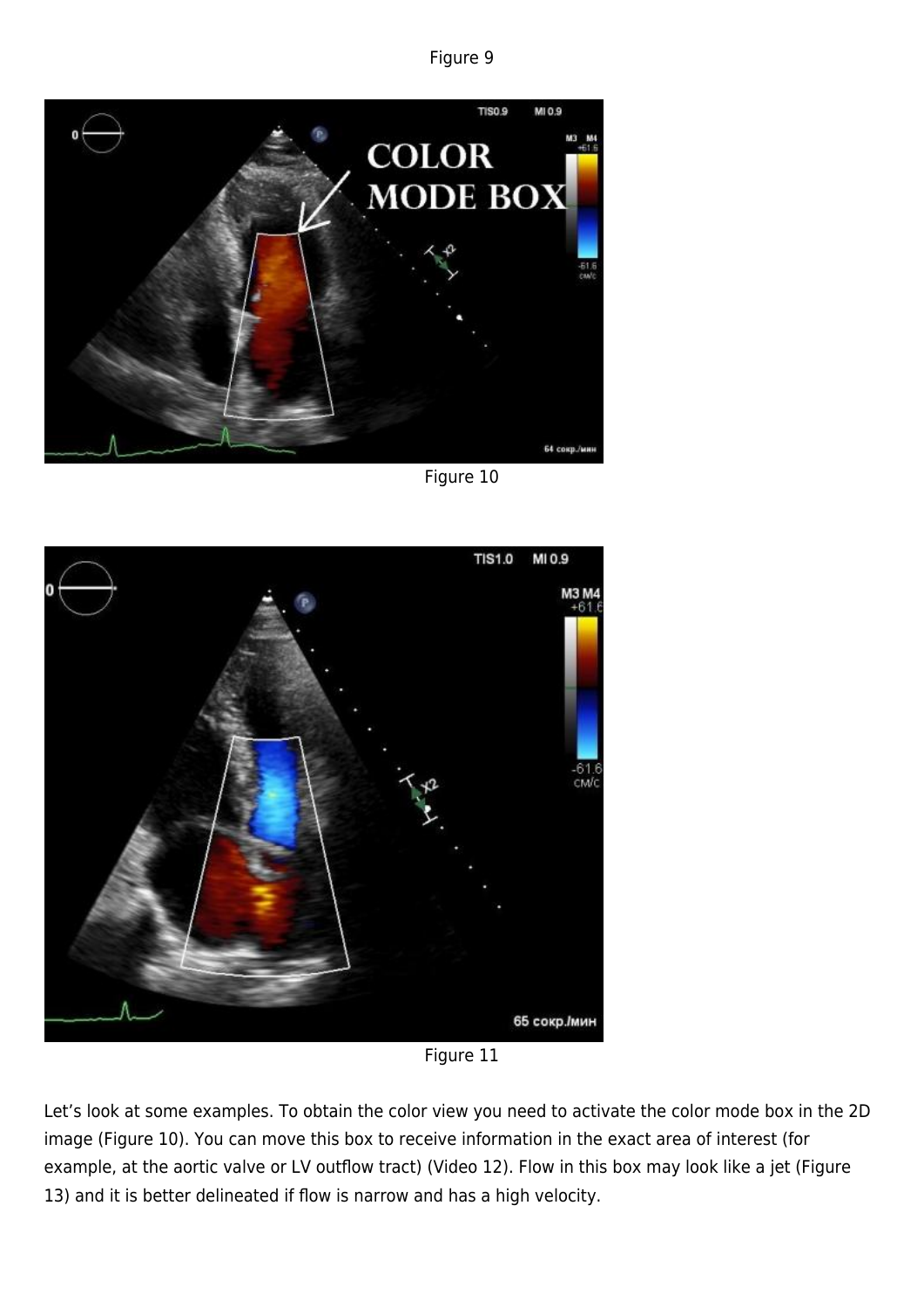Video 12



Figure 13

In cases of AS we can see the pathological high velocity flow. The high gradient between LV and aorta is why the AS flow is well seen (Video 12).

Keep it in mind that the best way to correctly measure the flow across the valve is to align the ultrasound beam parallel to blood flow! (Figure 14).





To estimate aortic valve stenosis, it is better to use the following sequence.

1. Visual assessment of leaflets mobility.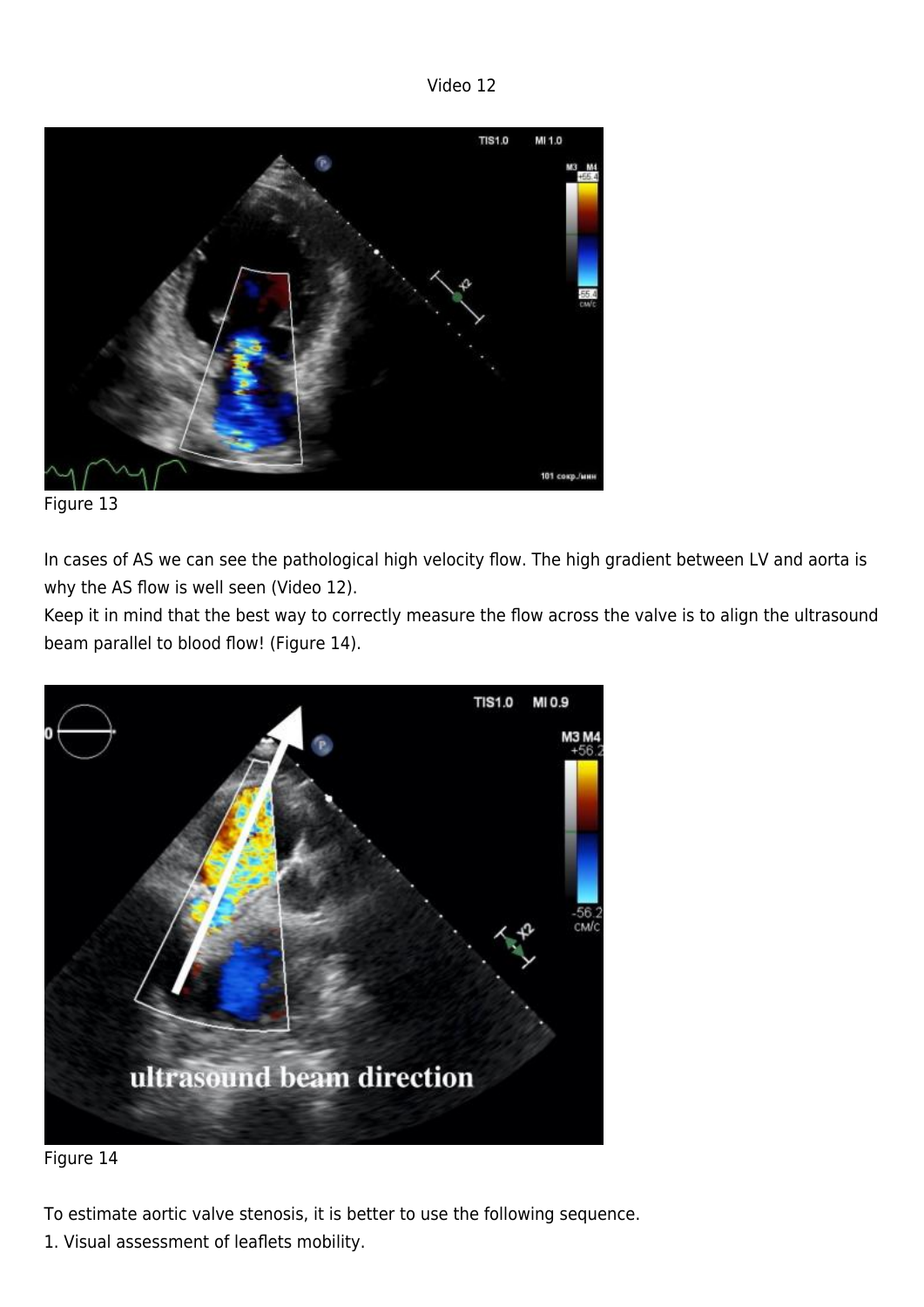2. Measurement of LVOT diameter.

3. Registration of LVOT flow with PW doppler and evaluation of the flow status (low or normal) using stroke volume and stroke volume index.

- 4. Registration of the AS flow and calculation of the gradient and aortic valve area (AVA).
- 5. Additional parameters if needed.

# TECHNICAL ASPECTS OF MEASUREMENTS AND CALCULATIONS<sup>3,14</sup>

We have to perform a number of measurements to obtain the necessary parameters. Let's take a closer look and analyze some of them in detail.

1.Visual assessment

Visual assessment includes evaluation of number of valve leaflets, their mobility, annulus and leaflets echogenicity, from parasternal long and short axis view. This assessment allows us to understand that the problem with aortic valve really exists (Video 15,16).

Video 15

Video 16

#### 2. Standard approach

The standard approach is to measure LVOT diameter in 2D mode parasternal long axis view (Figure 17, from ASE 2017). Optimize the ultrasound gain and frequency to obtain the best image quality. Use the linear measurement in mid systole.

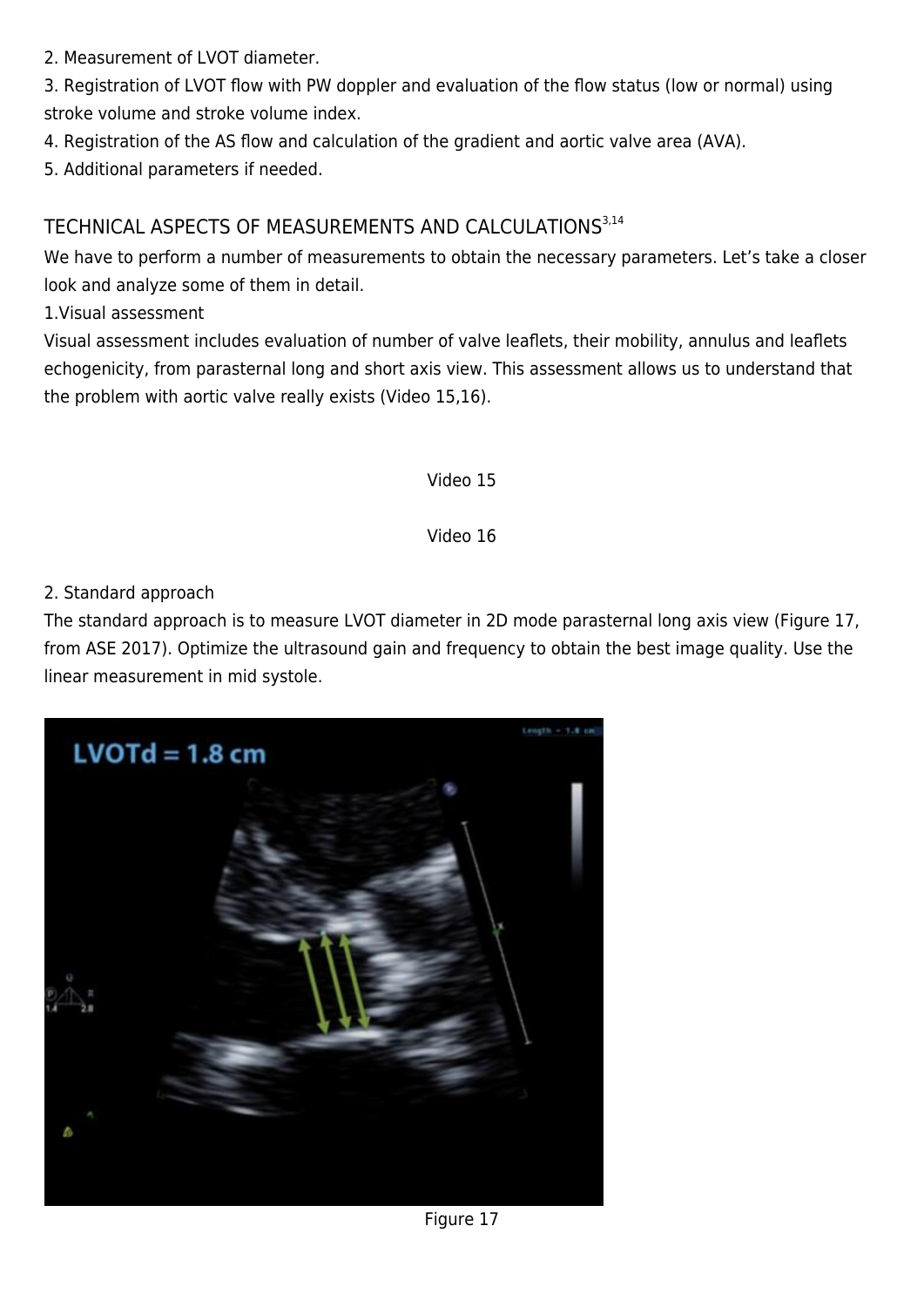Measure the LVOT at the level of aortic valve annulus or deeper to the LVOT (up to 1 cm from the annulus). Different institutions use different approaches (Figure 17, 18 from ASE 2017) and it is preferable to use the same approach inside your practice for better reproducibility.



(A) A patient example in which calcification protruding into the LVOT might yield an incorrectly small LVOT diameter, because the calcium may not extend circumferentially around the annulus perimeter. (B) A slightly altered view avoids localized calcification and yields a larger and more accurate diameter.<br>(With permission from Steve Goldstein from ASE's Comprehensive Echocardiography, Ch 95).



After the diameter measurement the ultrasound machine will automatically calculate LVOT crosssectional area (CSA) using the formula:

#### $CSA = π \times d^2/4 = 0.785 \times d^2$

When in doubt, to check the results use the non-standard ways to measure CSA LVOT, like 3D or computed tomography LVOT cross-section area measurement (Figure 19, from Clinical Research in Cardiology, 2020). SV calculation based on 3D planimetry LVOT measurement allows us to obtain more accurate results<sup>15</sup>.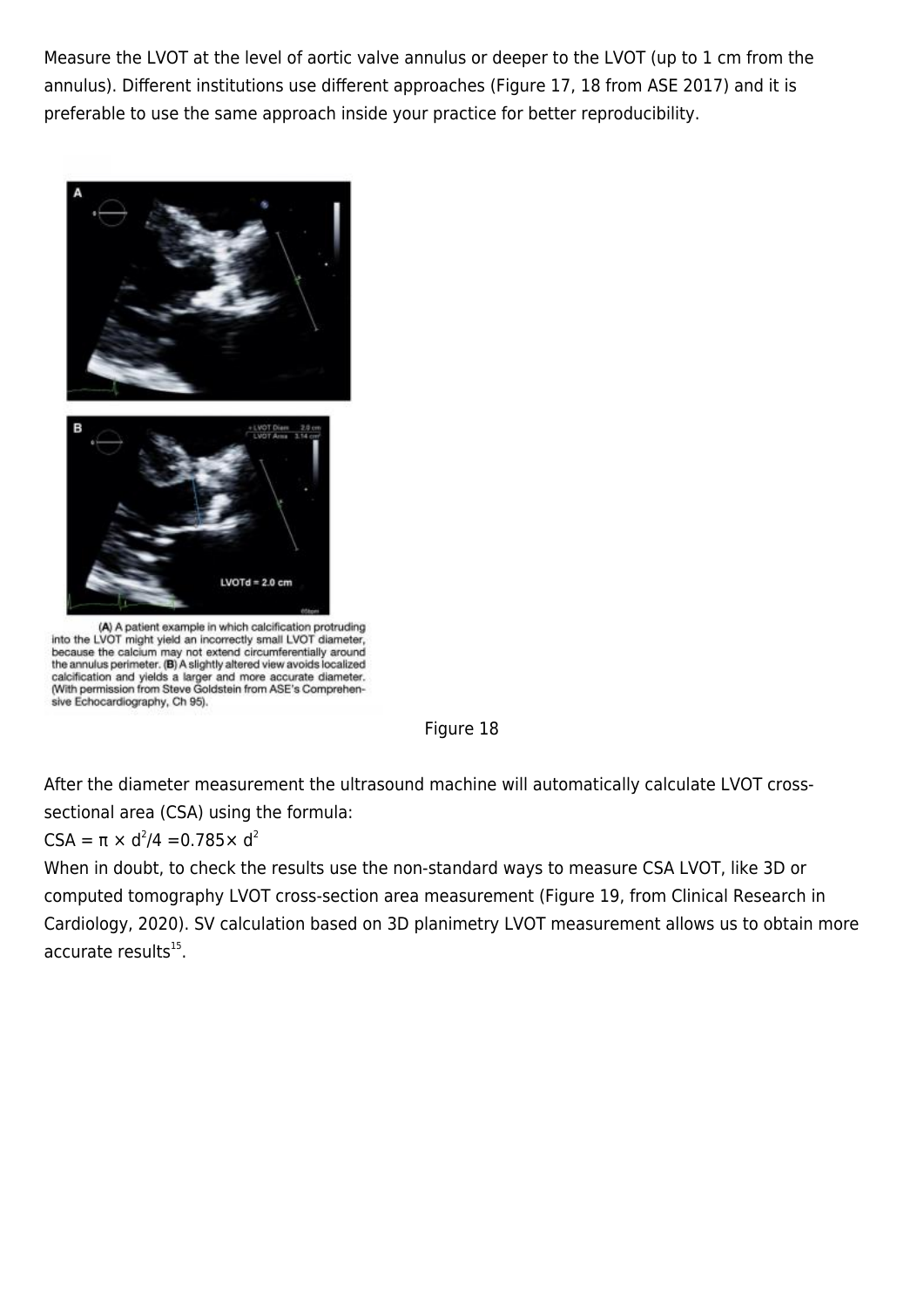

Accurate-objective and transparent-LVOT planimetry and assessment of D<sub>LVOT</sub> performed in the correct sectional plane at the correct time point using using 3D TTE



Do not forget: when you use the non-standard approaches, you have to interpret results carefully. LVOT CSA calculation is the main source of mistakes in AS evaluation.

3. PW doppler LVOT flow registration and SV calculation

The standard views for LVOT flow measurement are apical 5 and 3 chamber, but in case of any difficulties you can also visualize LVOT flow in subcostal, right parasternal views, etc. Use CD to find the flow in LVOT. It is better to put the PW doppler sample volume at the AV leaflets level and then carefully move it to the LVOT, toward the apex to obtain optimal laminar flow (Figure 20, from ASE guidelines 2017). It is important to perform flow registration parallel to the ejection jet (Figure 21 from Clinical Research in Cardiology, 2020).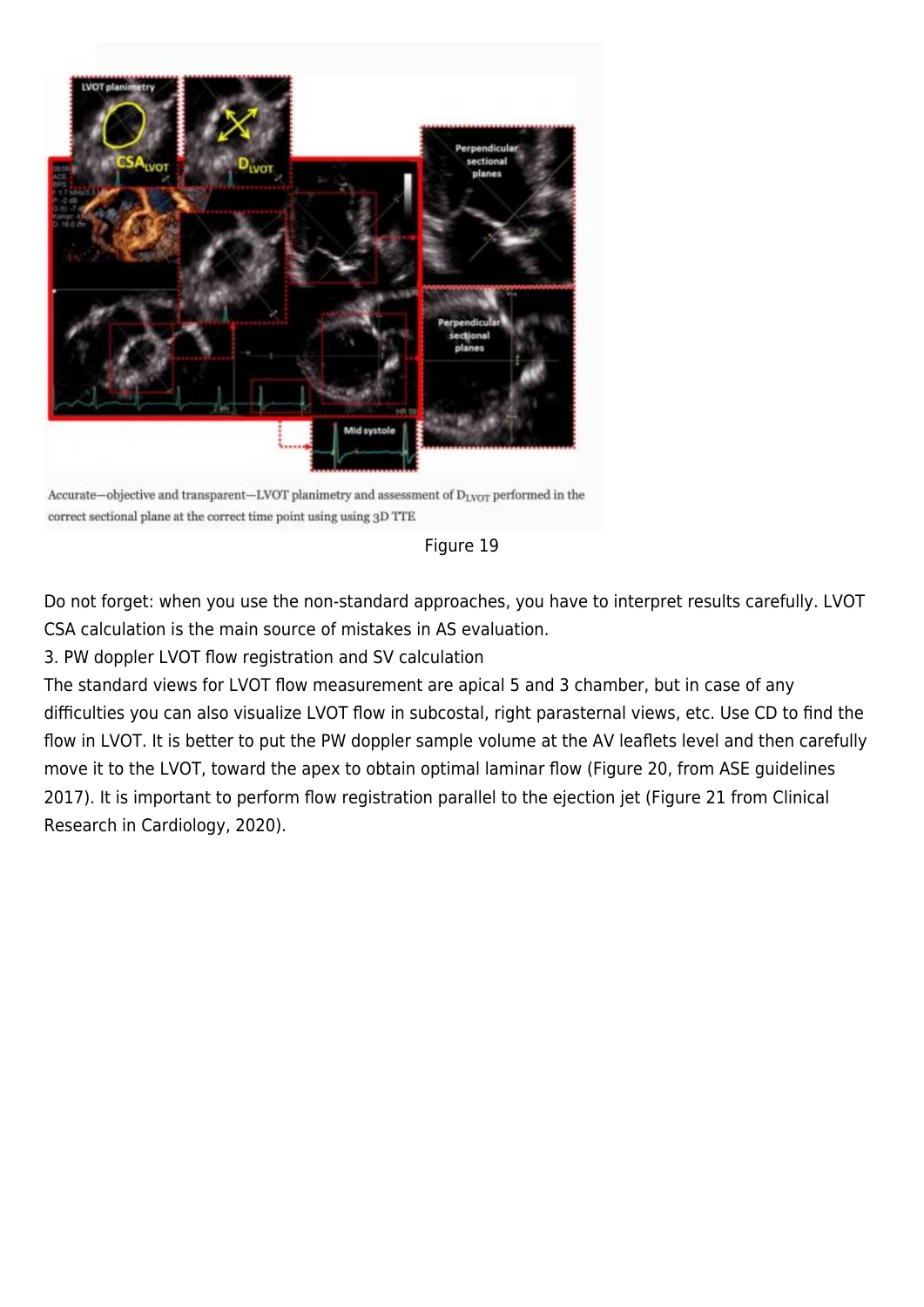

Figure 20



Figure 21

Adjust signal to noise ratio and use sweep speed of 50-100 mm/s. Use three beats in regular rhythm and five beats in irregular rhythm to perform calculations. In patients with rhythm disturbances and inconclusive results, for example high heart rate and/or severely irregular rhythm, consider measurements and calculations after rhythm normalization. After flow tracing the ultrasound machine will automatically calculate SV using formula:

 $SV = CSA \times VTI = 0.785 \times d^2 \times VTI$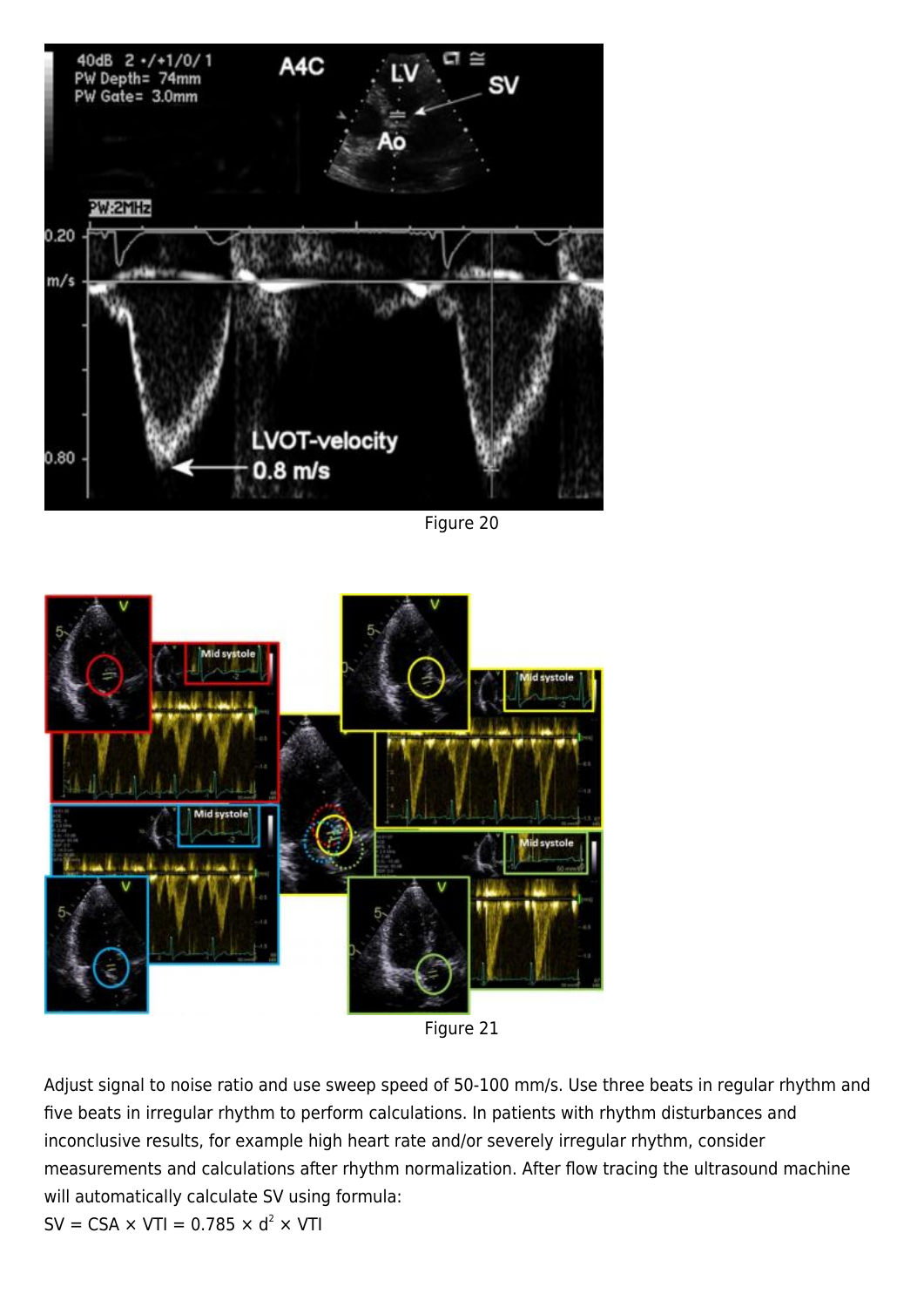where SV-stroke volume, CSA- cross-section area, VTI- velocity time integral.

SV index is calculated by dividing SV by body surface area. In patients with AS we always need to calculate SV index to understand the flow status of the patient. If the SV index is less than 35 ml\m<sup>2</sup> the patient has the low flow state. If the SV index is more than 35 ml\m<sup>2</sup> the patient has a normal flow state. In case of turbulence, accelerated flow (LVOT obstruction) or other difficulties we can change sample volume position or use stroke volume calculation through 3D ejection fraction (3D EF) or cardiac magnetic resonance. Significant mitral regurgitation limits using of 3D EF SV.

4. AS flow registration, gradient and AVA calculation.

Use CD and different views (ie apical 5 chamber, apical 3 chamber, suprasternal, right parasternal, subcostal) to visualize the flow from left ventricle to aorta through the aortic valve (as example, see video from right parasternal view, Video 22). Perform CW flow registration parallel to ejection jet. Adjust signal to noise ratio, use sweep speed 50-100 mm/s. Trace the flow accurately to avoid the excessive noise registration and flow overestimation (Figure 23).



#### Video 22

Figure 23

After the aortic valve flow tracing the ultrasound machine will calculate the peak velocity and mean gradient. Choose the highest velocity and gradient. It is better to use three beats in regular rhythm and five beats in irregular rhythm for calculations. In patients with rhythm disturbances and inconclusive results, for example high heart rate and/or severely irregular rhythm, consider measurements and calculations after rhythm normalization. Do not confuse high velocity flow in AS with flow in LVOT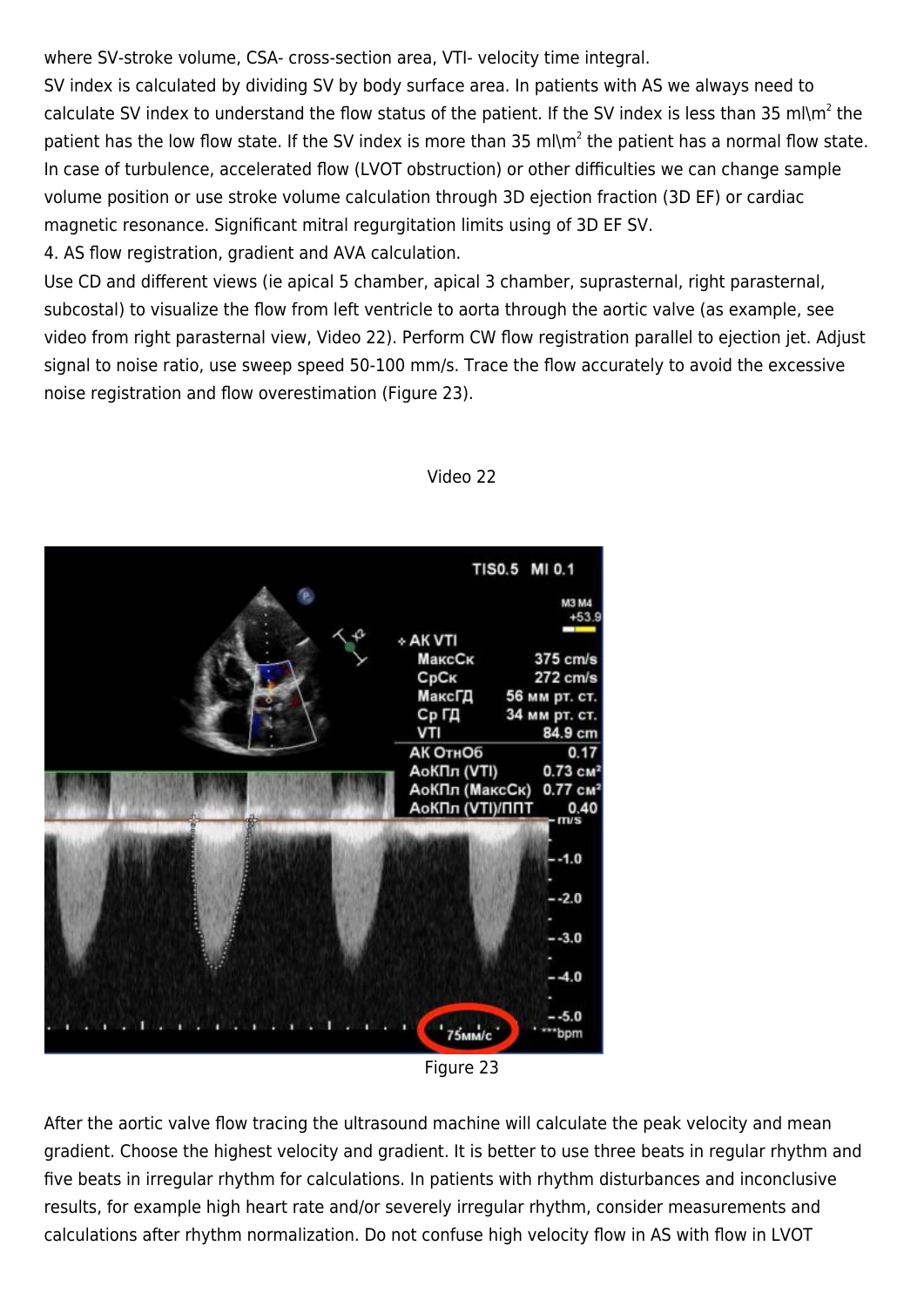obstruction (Figure 24, from ASE guidelines, 2017, HOCM-hypertrophic obstructive cardiomyopathy). The last one usually has specific shape with the highest velocity in end-systole, "dagger-shape". Also do not confuse AS flow with mitral regurgitation jet.



Figure 24

To measure the aortic valve area (AVA) we need to use the continuity equation principle. According to this principle the same volume goes through the LVOT and aortic valve. The cross-section areas and flow velocities through LVOT and aortic valve are different (Figure 25, from ASE guidelines 2017). If you know the stroke volume, the LVOT cross-section area and aortic valve flow you can calculate the aortic valve area (AVA).

 $SV AV = SV LVOT$ 

where SV AV-stroke volume of aortic valve, SV LVOT- stroke volume of LVOT

 $SV AV = AVA \times VTI AV$ 

where VTI AVA- velocity time integral of AV

SV LVOT= CSA LVOT × VTI LVOT

where CSA LVOT- cross-section area of LVOT, VTI LVOT- velocity time integral of LVOT

AVA  $\times$  VTI AV = CSA LVOT  $\times$  VTI LVOT

AVA (VTI) = CSA LVOT  $\times$  VTI LVOT/VTI AV

Knowing the LVOT diameter, LVOT flow and aortic valve flow, the ultrasound machine will automatically calculate the AVA

After AVA calculation it is possible to divide AVA by BSA to get indexed AVA.

5. You may use additional parameters for AS evaluation in case of inconclusive results of the standard measurements. The most frequently used additional parameters are dimensionless velocity index (DVI) or velocity ratio, simplified continuity equation AVA calculation (simplified AVA) and planimetry valve area calculation with 2D or 3D transthoracic (TTE) or transesophageal echocardiography (TEE). To calculate DVI perform the same doppler measurements as described in steps 2-4. DVI is a ratio of LVOT velocity to aortic valve velocity. The ultrasound machine will automatically calculate it using formula: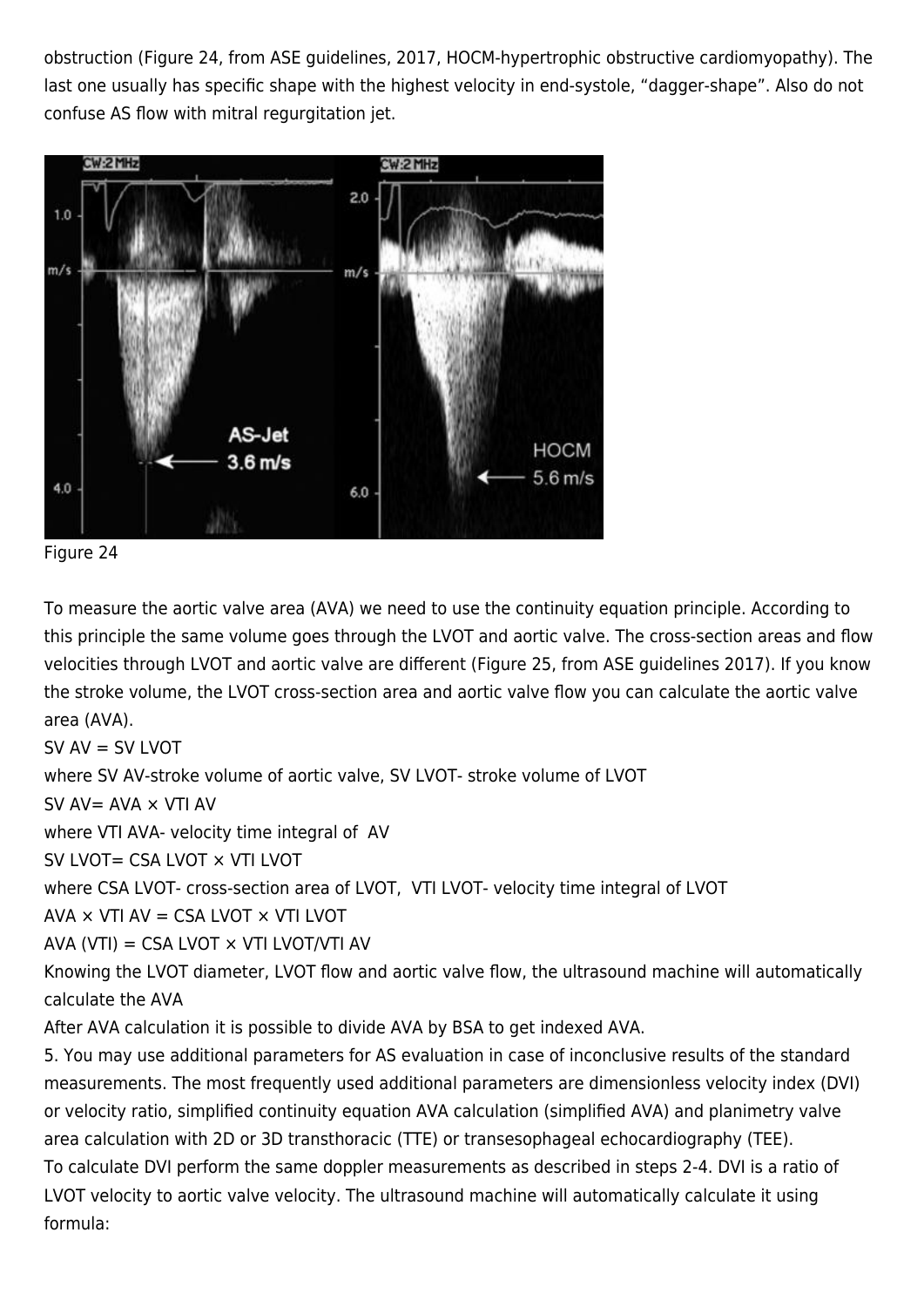$DVI = V LVOT/V AV$ where V LVOT-velocity in the LVOT



Schematic diagram of continuity equation.

#### Figure 25

Simplified continuity equation AVA calculation is almost the same as AVA calculation but instead of VTI the velocities are used:

AVA (velocity) = CSA LVOT  $\times$  V LVOT/V AV

For planimetry valve area calculation we need to obtain a high quality image. Use 3D or short axis 2D without CD to perform measurements. It is better to use TEE because of its higher spatial resolution. Using high quality images, we can measure valve orifice area by direct planimetry trace (Figure 26, from Clinical Research in Cardiology, 2020).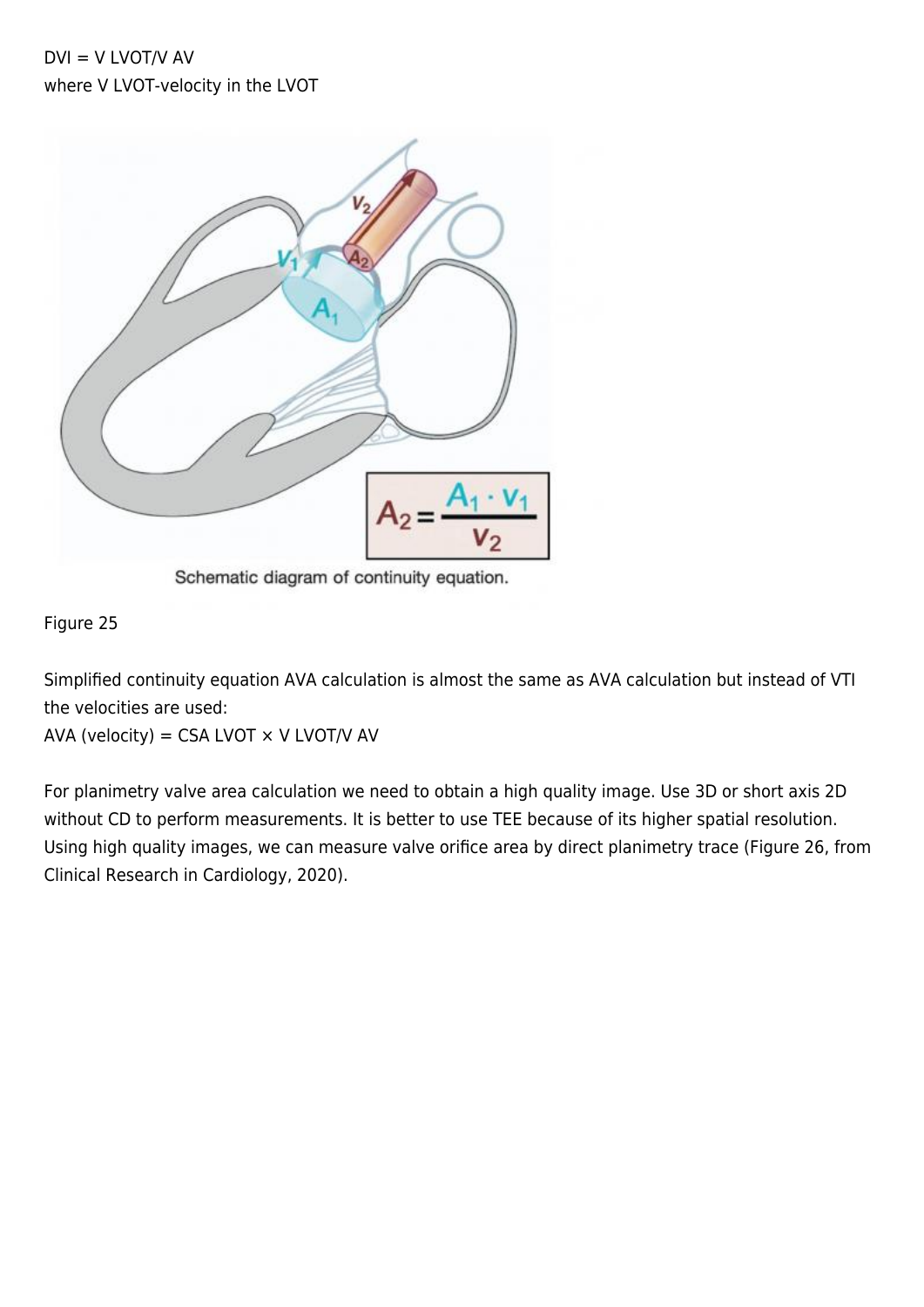

Accurate-objective and transparent-AV planimetry of a tricuspid AV in severe AS performed in the correct sectional plane at the correct time point using using biplane 2D TEE



# SEVERITY CRITERIA<sup>3,16</sup>

The main guideline approved criteria of aortic stenosis severity are mean gradient, peak flow velocity and AVA. Mean gradient  $\geq 40$  mm Hg, peak flow velocity  $\geq 4$  m\s and AVA (VTI) < 1 cm2, AVA (VTI) index <0.6 cm<sup>2</sup>\m<sup>2</sup> are considered to be criteria of severe aortic stenosis (Figure 27, from ASE guidelines 2017).

When using additional criteria consider DVI  $\leq$  0,25; AVA (velocity)  $< 1$  cm<sup>2</sup>; planimetry valve area  $< 1$  $cm<sup>2</sup>$  to be criteria of severe aortic stenosis.

|                                                             | <b>Units</b>    | Formula/method                                            | Cut-off for<br>savate | Concept                                                                                                            | Advantages                                                                                                                | Limitations                                                                                                                         |
|-------------------------------------------------------------|-----------------|-----------------------------------------------------------|-----------------------|--------------------------------------------------------------------------------------------------------------------|---------------------------------------------------------------------------------------------------------------------------|-------------------------------------------------------------------------------------------------------------------------------------|
| AS jet velocity <sup>11</sup>                               | rita/is         | <b>Direct measurement</b>                                 | 40                    | <b>Velocity increases as</b><br>stenosis severty<br>increases.                                                     | Direct measurement of<br>velocity. Strongest<br>predictor of clinical<br>eutcome                                          | · Correct<br>measurement<br>requires parallel<br>alignment of<br>ultrasound beam.<br>· Flow dependent.                              |
| Mean gradient <sup>12-14</sup>                              | mmHg.           | $AP = \sum 4x^2/N$                                        | 40                    | Pressure gradient<br>calculated from<br>velocity using the<br><b>Barrout equation</b>                              | · Mean gradient is<br>obtained by tracing<br>the velocity curve<br>· Units comparable to<br><b>TASSAN</b><br>massurements | · Accurate pressure<br>gradients depend on<br>accurate velocity<br>chiftin<br>· Flow dependent                                      |
| Continuity equation<br>valve area <sup>1618</sup>           | $-1$            | AVA - (CSA une K)<br>VII <sub>1303</sub> VII <sub>M</sub> | 1.0                   | Volume flow proximal to<br>and in the stenotic<br>office is occal.                                                 | · Massures offscilve<br>orfice area.<br>- Feasible in nearly all<br>patients.<br>. Relatively flow<br>Independent         | <b>Requires LVOT</b><br>dameter and flow<br>velocity data, along<br>with aortic velocity.<br><b>Messurement</b> enor<br>more likely |
| Simplified continuity<br>equation <sup>18, 25</sup>         | cm <sup>2</sup> | $N/N = 105A$ yor $n$<br><b>Vision L'Vair</b>              | 1.0                   | The ratio of LVOT to<br>aortic velocity is<br>similar to the ratio of<br>VTIs with native sortic<br>volve steronis | Lises more roolly<br>measured velocities<br>instead of VTIs                                                               | Less accurate if shape<br>of velocity curves is<br><b><i>stypical</i></b>                                                           |
| Velocity ratio <sup>19,99</sup>                             | Norw            | $WR = \frac{R_{\text{eff}}}{R}$                           | 0.25                  | <b>Effective AVA</b><br>materials beautiful and<br>proportion of the<br><b>EVOT great</b>                          | Doppler-only method.<br>No need to measure<br><b>EVOT size less</b><br>wariability than<br>continuity equation            | Limited longitudinal<br>data, Ignores LVOT<br>size variability<br>beyond patient size<br>dependence                                 |
| Planimetry of anatomic<br><b>Valve area<sup>TT.22</sup></b> | $-102$          | TTE, TEE, 3D-echo                                         | $+5$                  | Arustomic (geometric)<br>CSA of the aortic.<br>valve orifice as<br>measured by 20 or<br>3D echo                    | <b>Useful if Doppler</b><br>measurements are<br>unavailable                                                               | Contraction conficient<br>(anatomic/effective<br>valve area) may be<br>variable. Difficult with<br>sawaris valve<br>calcification   |

Figure 27

# $FI$  OW STATUS<sup>3</sup>

AS gradients and velocities, in contrast to AVA, are flow dependent. This is the reason why we should evaluate the patient flow status in every case (see above) (Figure 28, from ASE guidelines 2017). High gradient patients with AS can have high flow or normal flow state. Aortic regurgitation, thyrotoxicosis, shunts, anemia, intoxication or fever can explain high flow state. We have to re-assess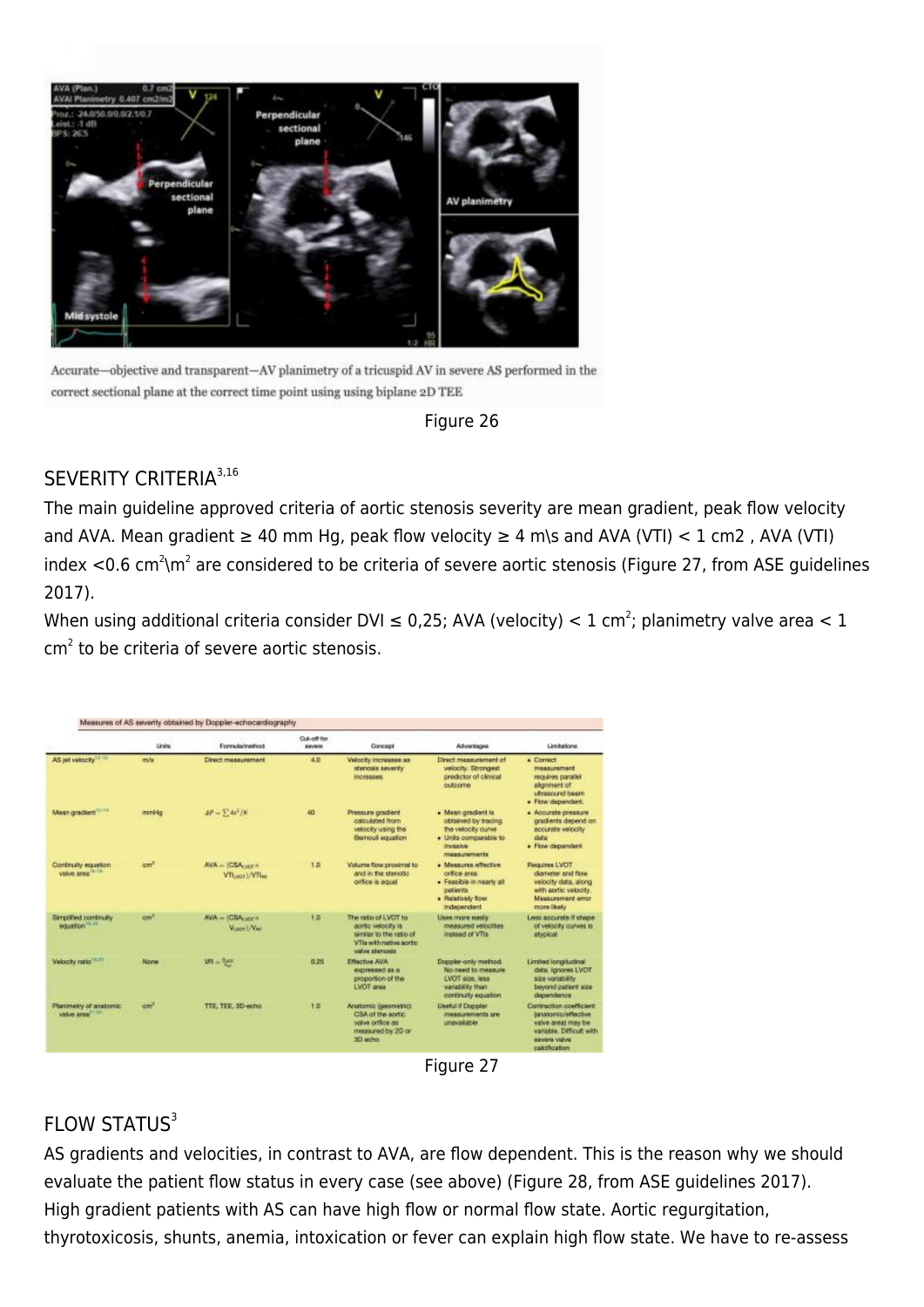such patients after flow status normalization (if normalization is possible).



Figure 28

Low gradient patients with AS can have a low flow or normal flow state. In low gradient patients with suspected severe aortic stenosis we have to check or repeat measurements to exclude errors. Decreased left ventricle ejection fraction (LV EF), shunts, left ventricle hypertrophy with small cavity, significant mitral regurgitation can explain low flow state and low gradient. In low flow patients with decreased LV EF it is better to perform low-dose dobutamine stress echocardiography. If contractility and stroke volume increase (presence of contractility reserve) you can differentiate severe and pseudosevere low flow AS. In true severe AS gradient, velocity increase and AVA remains  $<$ 1.0 cm<sup>2</sup>, in pseudosevere AS gradient, velocity increase and AVA also increases >1.0 cm<sup>2</sup>. If LV is not able to increase its contractility and stroke volume (absence of contractility reserve) during dobutamine infusion the patient has a poor prognosis. We can use computed tomography (CT) calcium score to evaluate the possibility of severe aortic stenosis in such a case (in case of calcium score in men  $\geq$  3000, in women  $\geq$  1600 the severe aortic stenosis is very likely) (Figure 29, from ASE guidelines 2017). But absence of contractility reserve is a bad prognostic sign. In patients with low flow low gradient AS with normal LV EF we also can use CT calcium score and dobutamine stress test, but it's less clear.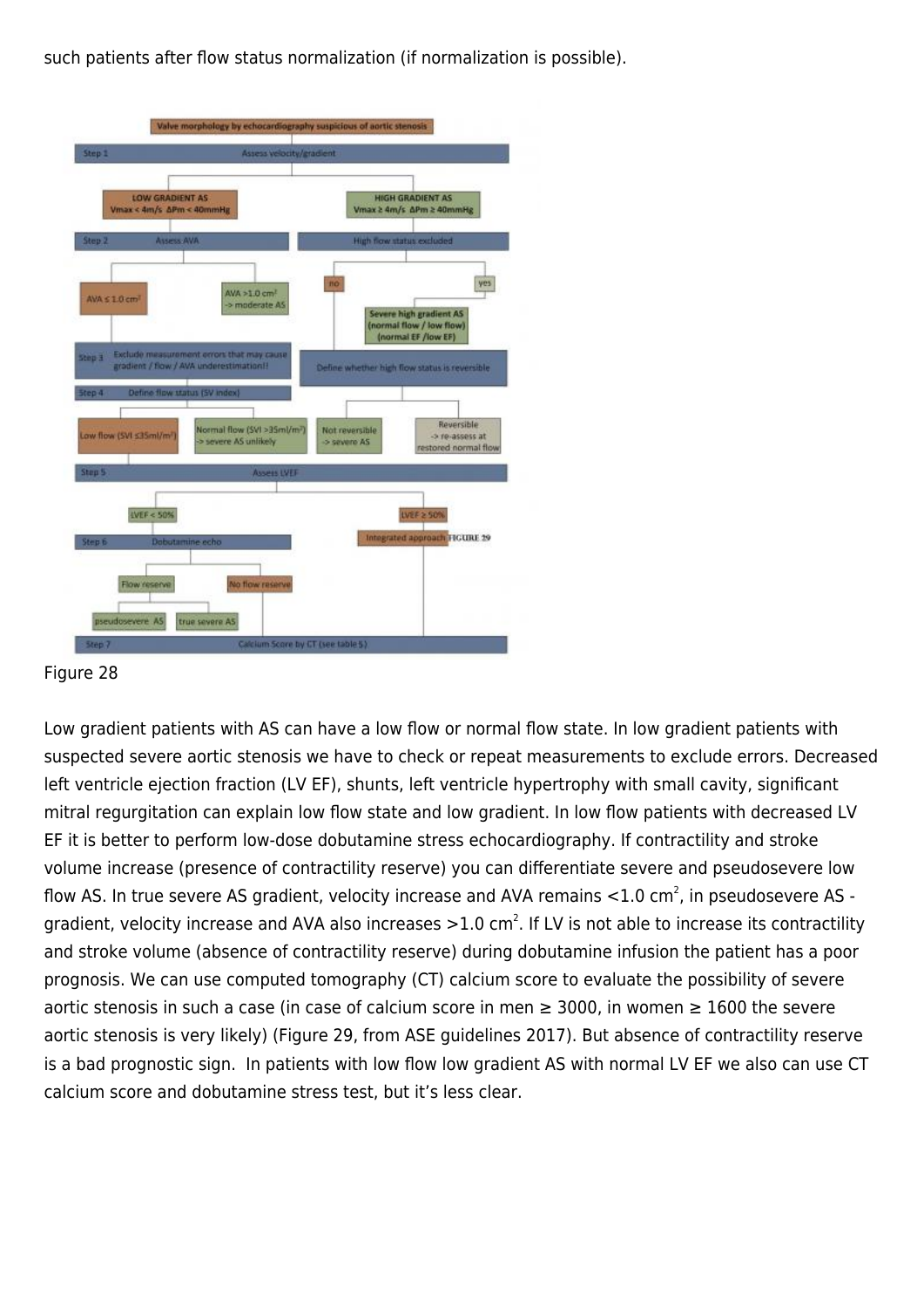| presence of preserved EF                                                          | Criteria that increase the likelihood of severe AS in patients with AVA <1.0 cm <sup>-</sup> and mean gradient <40 mmHg in the |                   |
|-----------------------------------------------------------------------------------|--------------------------------------------------------------------------------------------------------------------------------|-------------------|
| (1) Clinical criteria:                                                            |                                                                                                                                |                   |
| Physical examination consistent with severe aortic stenosis                       |                                                                                                                                |                   |
| Typical symptoms without other explanation                                        |                                                                                                                                |                   |
| Elderly patient (>70 years)                                                       |                                                                                                                                |                   |
| (2) Qualitative imaging data:                                                     |                                                                                                                                |                   |
| LVH (additional history of hypertension to be considered)                         |                                                                                                                                |                   |
| Reduced LV longitudinal function without other explanation                        |                                                                                                                                |                   |
| (3) Quantitative imaging data:                                                    |                                                                                                                                |                   |
| Mean gradient 30-40 mmHg*                                                         |                                                                                                                                |                   |
| AVA $\leq$ 0.8 cm <sup>2</sup>                                                    |                                                                                                                                |                   |
| Low flow (SVi <35 mL/m <sup>2</sup> ) confirmed by other techniques than standard |                                                                                                                                |                   |
| Doppler technique (LVOT measurement by 3D TEE or MSCT; CMR, invasive data)        |                                                                                                                                |                   |
| Calcium score by MSCT <sup>1</sup>                                                |                                                                                                                                |                   |
| Severe AS likely:                                                                 | $men \geq 2000$                                                                                                                | women ≥1200       |
| Severe AS very likely:                                                            | $man \geq 3000$                                                                                                                | women $\geq$ 1600 |
| Severe AS unlikely:                                                               | men < 1600                                                                                                                     | women <800        |

AS, Aortic stenosis; AVA, aortic valve area; CMR, cardiac magnetic resonance imaging; EF, ejection fraction; LVOT, left vetircular outflow tract;<br>MSCT, multislice comptuted tomography; SVi, stroke volume Index; TEE, transe \*Haemodynamics measured when the patient is normotensive

\*Values are given in arbitrary units using Agatston method for quantification of valve calcification.



# TREATMENT STRATEGY

Valve intervention is indicated in all patients with symptomatic severe aortic stenosis who do not have severe comorbidities that will affect the prognosis<sup>16</sup>. Patients with severe symptomatic aortic stenosis have poor prognosis without intervention. As long as the aortic valve gradient is  $\geq 40$  mm Hg and flow status is normal we can assume that LV function is almost normal and the patient will definitely benefit from intervention. In case of low flow low gradient aortic stenosis and low LV EF the situation is to be clarified. If during dobutamine stress-echocardiography the patient has a contractility reserve and true severe aortic stenosisn aortic valve replacement should be done. If the patient has contractility reserve and pseudosevere aortic stenosis he does not require intervention. In case of absence of the contractility reserve, aortic valve replacement will not give a clear benefit, the patient has poor prognosis (Figure 30, from ESC guidelines, 2017).



Figure 30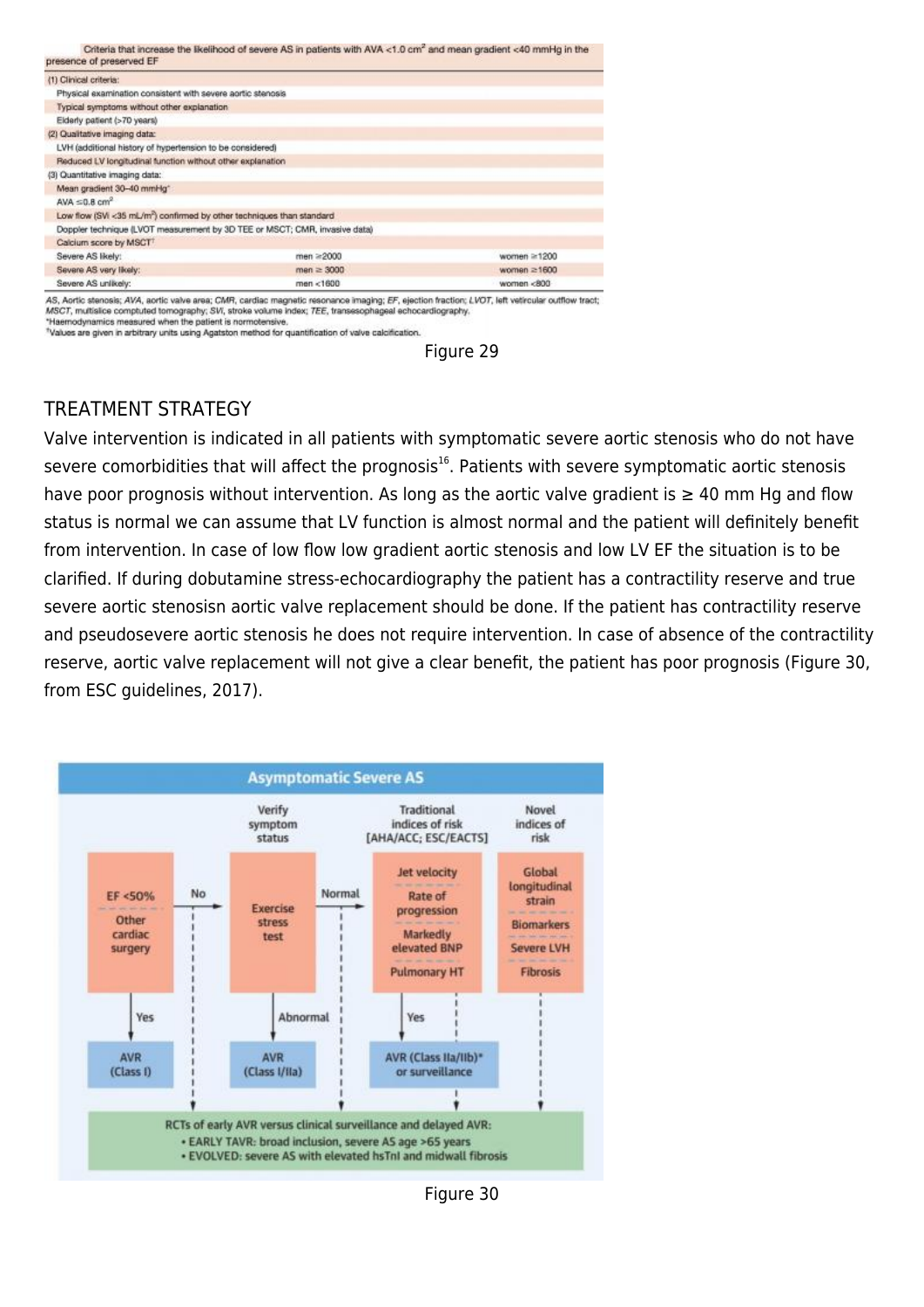The most challenging question is how to deal with asymptomatic patients with severe aortic stenosis. First of all, we can perform exercise tests to evaluate whether the patient is truly asymptomatic. Moreover, even asymptomatic patients with severe aortic stenosis have poor prognosis. To stratify risk, we need to estimate the rate of progression, the NT-proBNP level, pulmonary hypertension, global longitudinal strain etc $^{17,18}$  (Figure 31, from JACC, 2019).



## Figure 31

We have two main intervention options: surgical aortic valve replacement (SAVR) and transcatheter aortic valve replacement (TAVR)<sup>19</sup>. The choice of intervention depends on anatomical and technical aspects, clinical characteristics of the patient and additionally required heart or aorta surgery (Figure 32, from ESC guidelines 2017). We receive more and more evidence to use TAVR even in patients with low surgical risk<sup>20</sup>.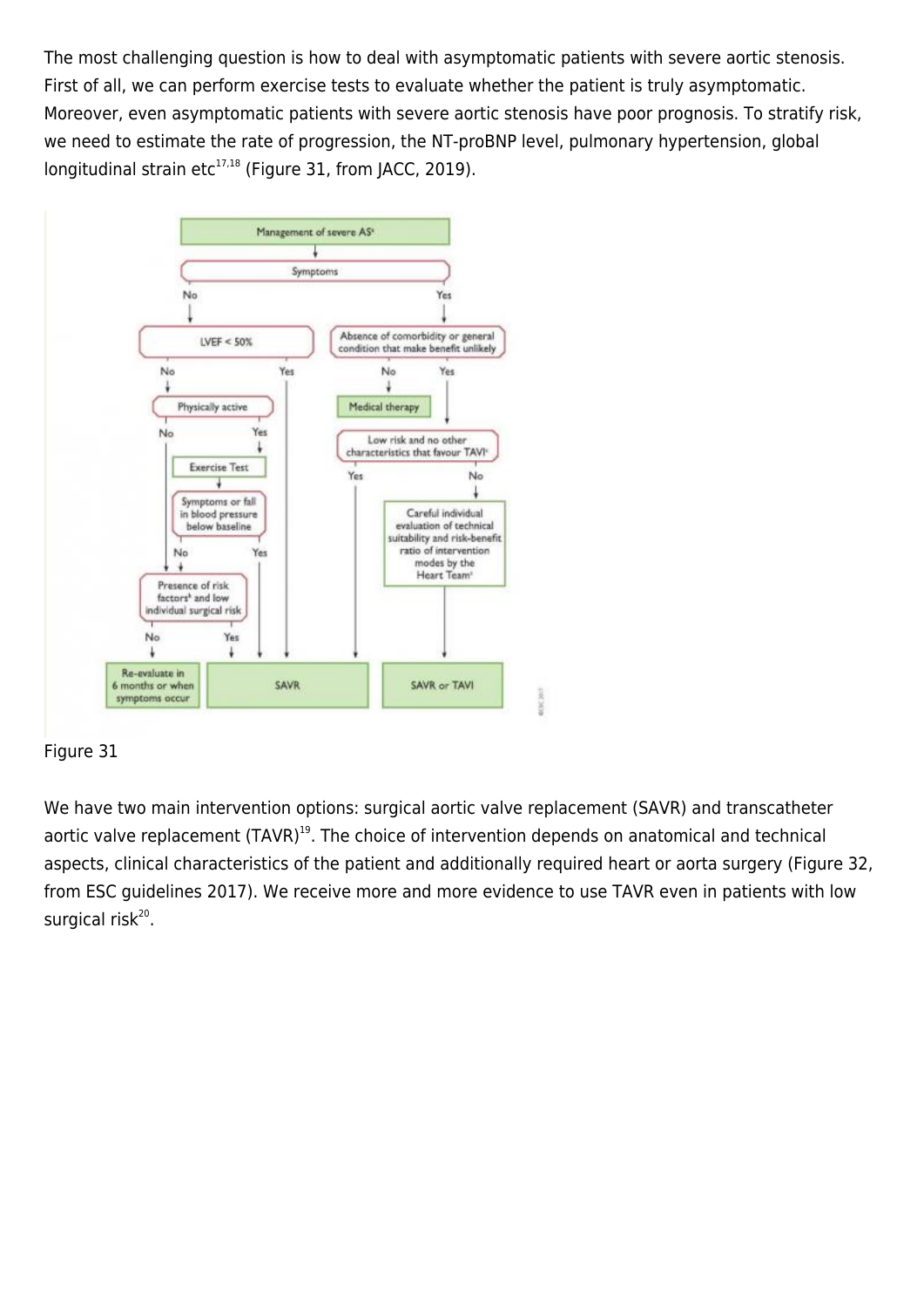|                                                                                                           | TAVI | <b>SAVR</b> |
|-----------------------------------------------------------------------------------------------------------|------|-------------|
| <b>Clinical characteristics</b>                                                                           |      |             |
| STS/EuroSCORE II <4%<br>(logistic EuroSCORE I <10%)*                                                      |      |             |
| STS/EuroSCORE II »4%<br>(logistic EuroSCORE   ≥10%)*                                                      | ۰    |             |
| Presence of severe comorbidity<br>(not adequately reflected by scores)                                    |      |             |
| Age <75 years                                                                                             |      | s.          |
| Age a75 years                                                                                             | 4    |             |
| Previous cardiac surgery                                                                                  |      |             |
| Frailty <sup>*</sup>                                                                                      |      |             |
| Restricted mobility and conditions that may<br>affect the rehabilitation process after the<br>procedure   |      |             |
| Suspicion of endocarditis                                                                                 |      |             |
| stomical and technical aspects                                                                            |      |             |
| Ferourship access for transfernoral TAWI                                                                  | ۰    |             |
| Unfavourable sccess (any) for TAVI                                                                        |      | ٠           |
| Sequelse of chest radiation                                                                               | ٠    |             |
| Porcelain aorta                                                                                           | ۰    |             |
| Presence of intact coronary bypass grafts at<br>risk when starmotomy is performed                         |      |             |
| Expected patient-prosthesis miamatch                                                                      | ۰    |             |
| Severe chest deformation or scoliosis                                                                     | ٠    |             |
| Short distance between coronary ostia and<br>sortic valve annulus                                         |      | 14          |
| Size of sortic valve annulus out of range for<br><b>TAV1</b>                                              |      |             |
| Aortic root morphology unterounable for TAVI                                                              |      |             |
| Valve morphology (bicaspid, degree<br>of calcification, calcification pattern)<br>unfavourable for TAVI   |      |             |
| Presence of thrombi in sorts or LV                                                                        |      |             |
| Cardiac conditions in addition to aprtic stenosis that<br>require consideration for concomitant intervent |      |             |
| Severs CAD requiring revascularization by<br>CABG                                                         |      | ٠           |
| Severe primary mitral valve disease, which<br>tould be treated surgically                                 |      |             |
| Severn tricuspid valve disease                                                                            |      | ٠           |
| Annuryum of the ascending sorts                                                                           |      | ۰           |
| Septal hypertrophy requiring myectomy                                                                     |      | ٠           |



# **CONCLUSION**

The correct assessment of aortic stenosis severity is the keystone of the treatment strategy. To perform accurate measurements you need to obtain a good image quality and summarize data from different views. If the obtained data is inconclusive you should use multimodal visualization.

## **REFERENCES**

1. D. P. Zipes, P. Libby, R. O. Bonow et al. Braunwald's Heart Disease: A Textbook of Cardiovascular Medicine, 11th edition, 2018.

2. N. Piazza, P. de Jaegere, C. Schultz et al. Anatomy of the Aortic Valvar Complex and Its Implications for Transcatheter Implantation of the Aortic Valve. Circulation: Cardiovascular Interventions. 2008; 1:74–81 3. H. Baumgartner, J. Hung, J. Bermejo et al. Recommendations on the Echocardiographic Assessment of Aortic Valve Stenosis: A Focused Update from the European Association of Cardiovascular Imaging and the American Society of Echocardiography, Journal of the American Society of Echocardiography, 2017; 30 (4): 372-392

4. A. Afifi, H. Hosny, M. Yacoub et al. Rheumatic aortic valve disease—when and who to repair? Ann Cardiothorac Surg, 2019; 8(3): 383–389.

5. G. K. Singh. Congenital Aortic Valve Stenosis. Children (Basel), 2019; 6(5): 69.

6. J. A. Leopold. Cellular Mechanisms of Aortic Valve Calcification. Circ Cardiovasc Interv, 2012; 5(4): 605–614.

7. N. Khalid; Ev. Shlofmitz; S. A. Ahmad. Aortic Valve Endocarditis. StatPearls [Internet], Treasure Island (FL): StatPearls Publishing; 2020 Jan